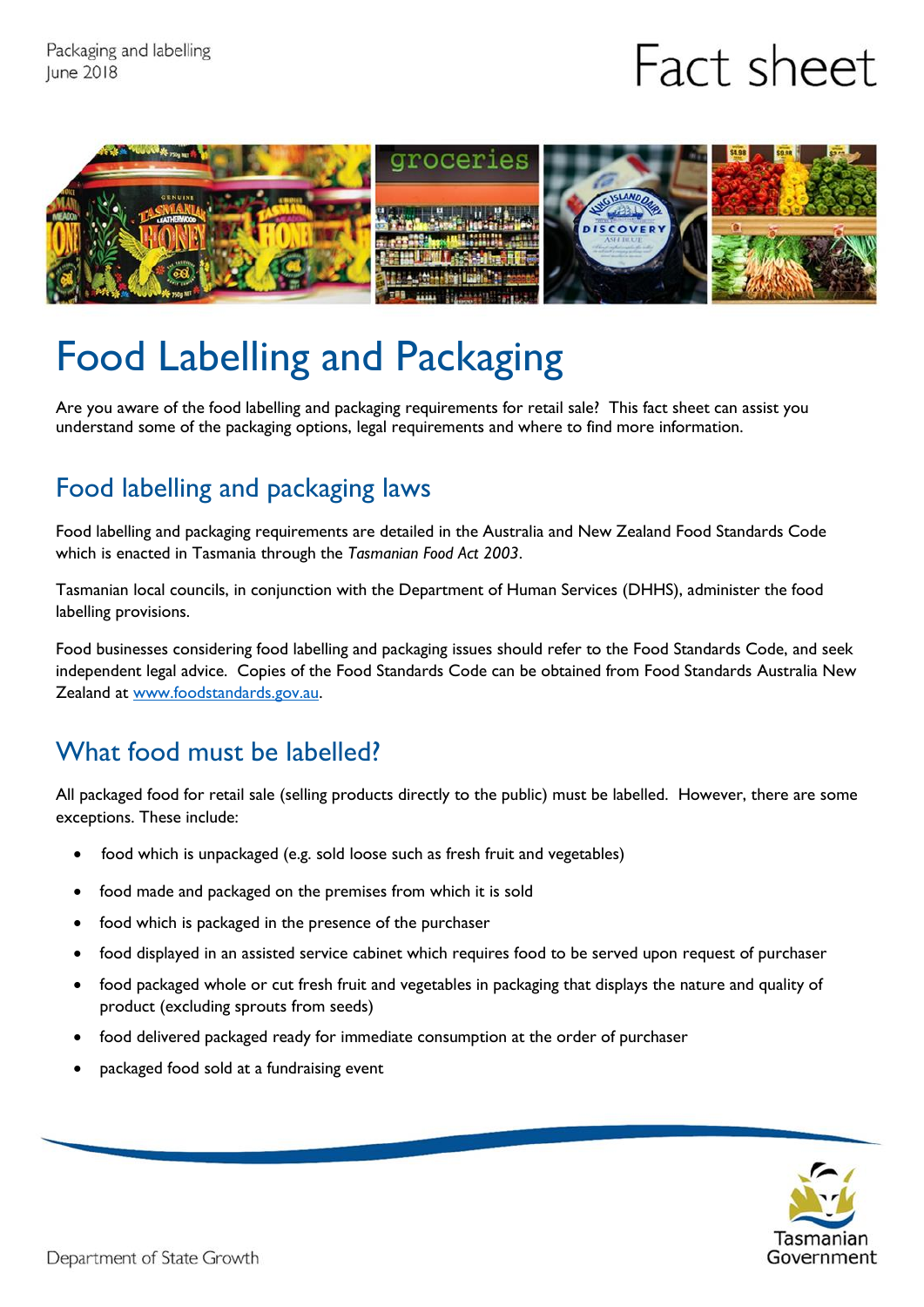food in an individual portion pack or inner pack and not designed for sale without the outer (labelled) package (e.g. cheese sticks in plastic within an outer package or cracker biscuits in cellophane contained within an cardboard outer package).

It is important to note that although some foods are not required to be labelled, there are still information requirements that must be complied with.

For more information on food which does not need to be labelled, see the following links:

[http://www.dhhs.tas.gov.au/publichealth/food\\_safety/information\\_for\\_food\\_businesses\\_and\\_community\\_organisation](http://www.dhhs.tas.gov.au/publichealth/food_safety/information_for_food_businesses_and_community_organisations/fact_sheet_-_providing_information_for_food_without_a_label) s/fact sheet - providing information for food without a label

[http://www.foodstandards.gov.au/code/userguide/Documents/Guide%20to%20Standard%201.2.1%20-](http://www.foodstandards.gov.au/code/userguide/Documents/Guide%20to%20Standard%201.2.1%20-%20Labelling%20and%20Other%20Information%20Requirements.pdf) [%20Labelling%20and%20Other%20Information%20Requirements.pdf](http://www.foodstandards.gov.au/code/userguide/Documents/Guide%20to%20Standard%201.2.1%20-%20Labelling%20and%20Other%20Information%20Requirements.pdf)

<https://www.business.gov.au/info/run/goods-and-services/selling-goods-and-services/selling-goods/product-labelling>

#### What information must appear on the label?

The purpose of labels on packaged foods is to help consumers make informed choices about different foods, brands, and flavours. Much of the information is required to be provided by law. Labels must be in English, clearly visible on the outside of the package. Labels must not be misleading and should include the below information:

- Name or a description of the food
- Lot and premises identification
- Business name and street address
- Ingredients (including characterising ingredients as a percentage of the final food)
- Nutritional information
- Best before or use-by dates
- Storage and preparation directions
- Mandatory advisory warnings (e.g. ingredients known to cause allergic reactions)
- Country of origin
- Net weight

When creating your label it is very important that your label complies with the *Competition and Consumer Act 2010 (CCA).* The Act also requires food labelling to comply with the Food Standards Code. Chapter 1 provides information on labelling.

For more information on labelled food please see the following link:

<https://www.business.gov.au/info/run/goods-and-services/selling-goods-and-services/selling-goods/product-labelling>

For details on labelling packaged food for retail sale, see the following link: http://www.dhhs.tas.gov.au/ data/assets/pdf\_file/0006/259242/DHHS\_Guide\_to\_Labelling\_Packaged\_Food\_Sep\_20 [17.pdf.](http://www.dhhs.tas.gov.au/__data/assets/pdf_file/0006/259242/DHHS_Guide_to_Labelling_Packaged_Food_Sep_2017.pdf)

#### Country of origin labelling

In Australia, new country of origin labelling laws have been introduced under Australian Consumer Law. This means food products packaged from 1 July 2018 must comply with these new regulations.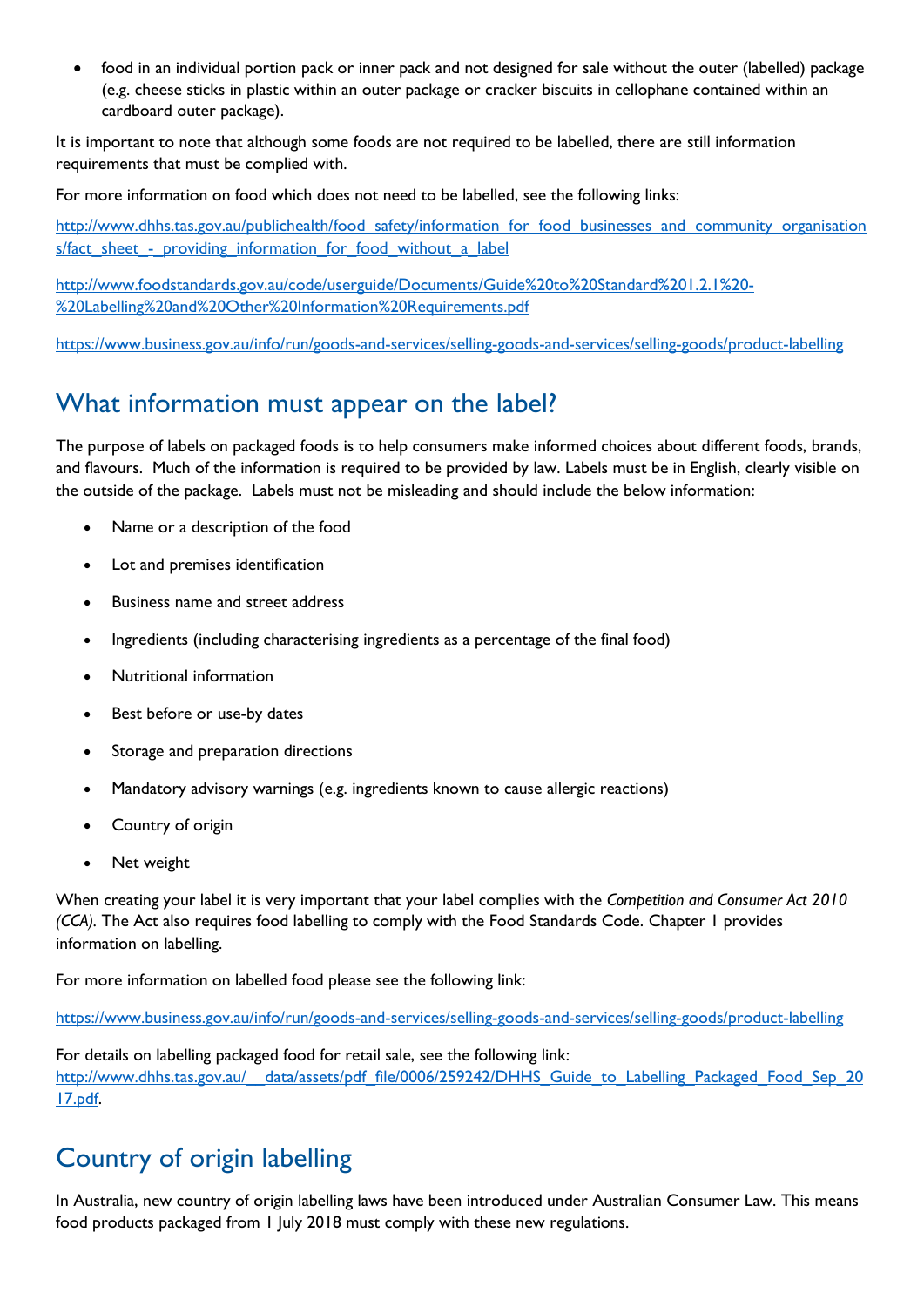The main change to current requirements is that the labels for most food that is grown, produced or made in Australia must include a logo (kangaroo in a triangle symbol), as well as a bar chart and text statement to show the proportion of Australian ingredients.

The new laws only apply to food currently required to be labelled with country of origin under the Food Standards Code: that is, food offered for retail sale in Australia. They do not apply to food sold in places like restaurants, cafes, takeaway outlets or schools.

In addition, there are some non-priority food for which additional graphics and information requirements are not compulsory. Non-priority foods only require a text statement of origin on their labels. Non-priority foods include seasonings, confectionery, biscuits and snack food, bottled water, soft drinks and sports drinks, tea and coffee and alcoholic beverages.

More information on country of origin labelling see the following link [https://www.foodlabels.industry.gov.au](http://www.foodlabels.industry.gov.au/)

Contact: Department of Industry, Innovation and Science – Country of Origin Labelling

Phone: 13 28 46

Email: [originlabelling@industry.gov.au](mailto:originlabelling@industry.gov.au)

#### **Packaging**

The purpose of packaging is to:

- keep the product contained for transportation e.g. keep liquids contained
- prevent contamination from micro-organisms, pollution or vermin
- prevent physical product damage
- keep the product in peak condition
- protect against dehydration or dampness
- protect the product's nutritional and sensory characteristics
- maximise product shelf life.

It is sometimes necessary to design packaging that is shaped to contain a particular food, e.g. egg boxes, so that the product is held securely and well protected from damage.

The overall design of packaging, including shape, packaging materials and labelling, helps identify the type of product it contains and for whom it is intended. It may also give a sense of quality, e.g. that it has been handmade.

When designing packaging it is important to consider the following:

- Is it easy to unwrap and open?
- How will it stand up to handling and transportation (ie. changes in storage conditions such as light, humidity and temperature)?
- Is it a convenient shape, and easy to stack?
- What size print should be used? Can it be read easily?
- Will it be economical to produce?
- Which colours will be used on the packaging, and what will appeal to the target market?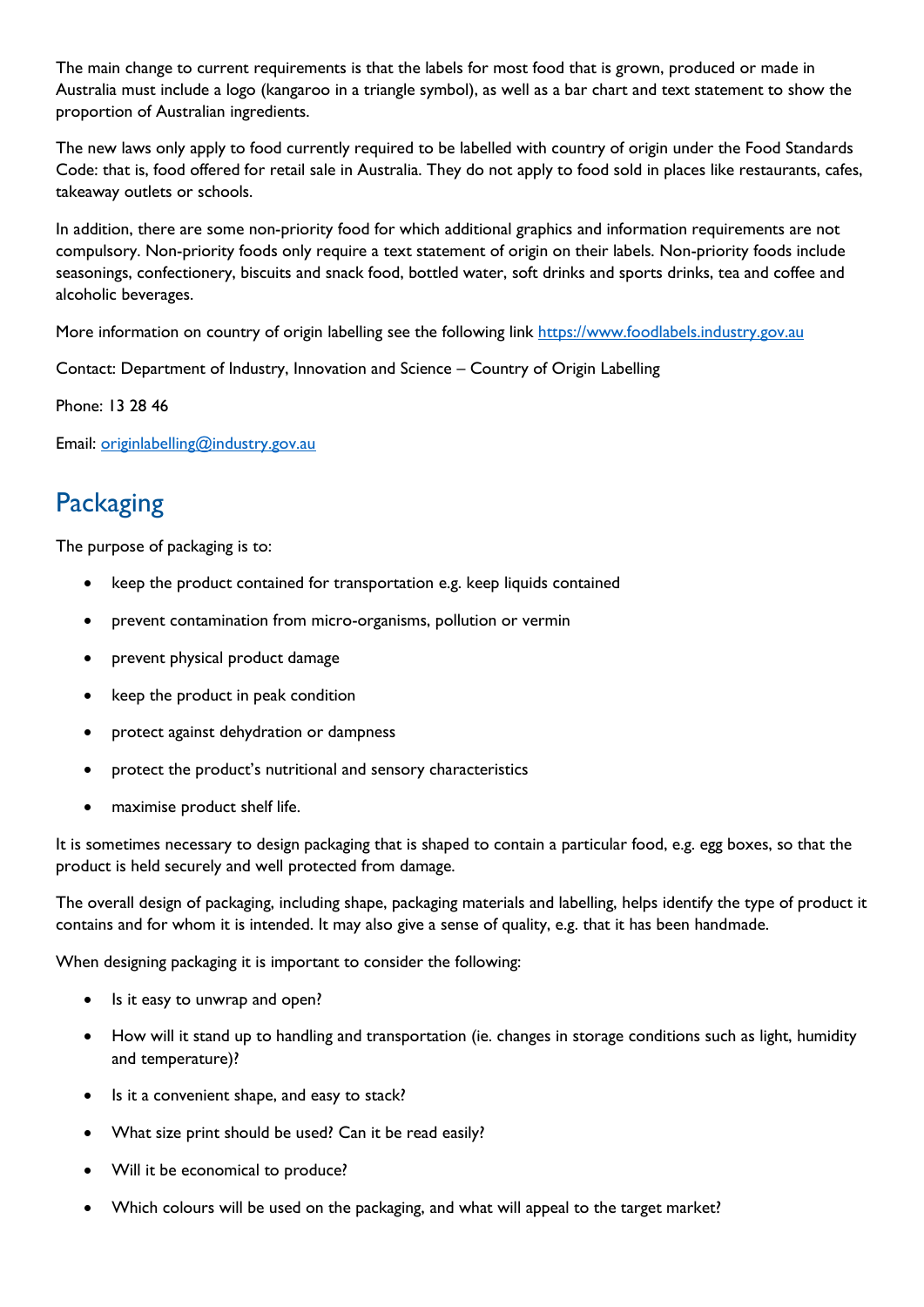• Are there any environmental considerations? (Will it be recyclable?)

## What types of packaging are available?

There are a number of different materials and shapes available including cans, paper, cardboard, foil, a range of plastics, cellulose and glass. These containers have different attributes including:

- Cans were traditionally made from tin plate sheet, but now aluminium is more commonly used (for drinks). The inside of the can be sheet coated with lacquer to prevent the cans rusting and reacting with the contents, especially acidic foods.
- Paper, board and foil are commonly used to package foods. Board used for food packaging is often coated with a wax of polythene to prevent interaction with the contents.
- Most paper or board should be discarded before heating, but some products frozen on specially treated board may be cooked in microwave ovens.
- Foil trays are suitable for both freezing and heating in conventional ovens.

Food packaging uses a wide range of both rigid and flexible materials including:

- Polythene:
	- o Low density is used as a film wrapping, resistant to water.
	- o High density is used for 'boil-in-the-bag' products.
- Polyamide (nylon) provides a very good barrier to oxygen, so is used for vacuum packaging, especially for foods containing fat (which can be susceptible to oxidation).
- Polyethlene terephthalate (PET) rigid plastic bottles are light-weight, have little risk of breakage and keep the fizz in carbonated drinks.
- Polystyrene is expanded polythene used for trays and insulated containers to keep food products cold, such as ice cream and sorbets or hot, such as coffee, soup and burgers.
- Cellulose films used for different types of food packaging, because they have a range of characteristics such as different degrees of moisture proofing. Some cellulose films are heat sealable. They can be used, for window patches in cartons.
- Glass has been used for food packaging for a long time, but tougher, lightweight containers, sometimes protected by a sleeve of expanded polystyrene, have been developed. Glass is still very popular and is used exclusively for many products such as jam and drinks. Glass containers are also recyclable without loss of quality.
- Modified Atmosphere Packaging (MAP) is a technique used to lengthen the shelf-life of food products of minimally processed or fresh foods. The air surrounding the food in the package is changed to reduce the activity of microorganisms. Meat, fish, fruits and vegetables often use this packaging method.
- Equilibrium modified atmosphere packaging (EMAP) is used primarily for fruit and vegetables: Either the pack is flushed with the required gas mix, or the produce is sealed within the pack with no modification of the atmosphere. EMAP has been shown to delay the maturation and softening of vegetables and to reduce chlorophyll degradation, microbial spoilage and enzymatic browning. It can also inhibit undesirable pinking on prepared leafy green salad vegetables.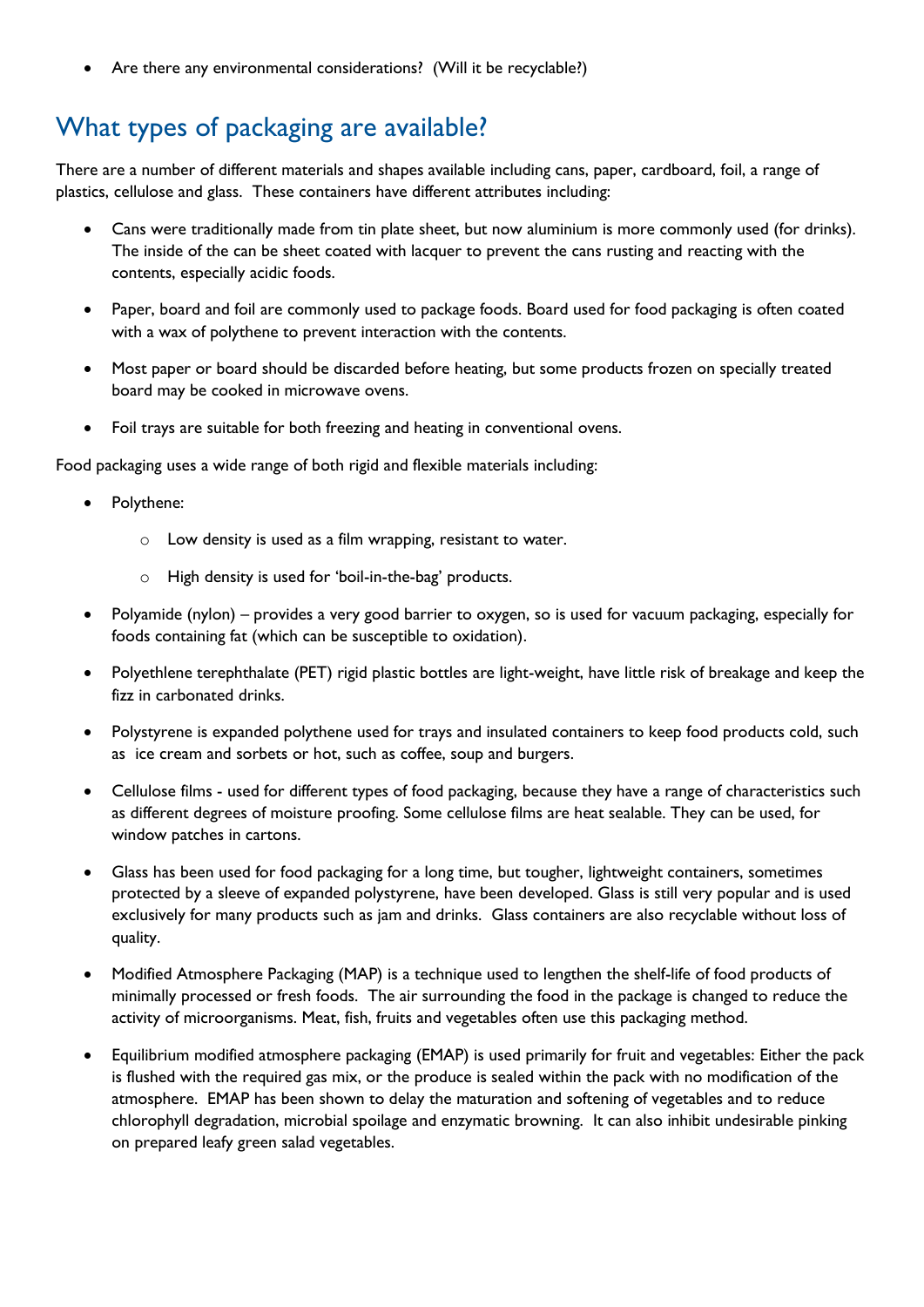#### Environmentally friendly packaging

There is a range of environmentally friendly disposable packaging available in Australia. Eco-friendly packaging, also known as green or sustainable packaging, is easily recycled or is biodegradable (i.e. completely breaks down in landfill and decomposes into natural elements within a short time after disposal) and is considered safe for the environment. The environmentally friendly packaging includes:

- Paper and cardboard eco-friendly options are created with a high proportion of recycled paper.
- Corn starch items made from this are biodegradable and are ideal for temporary use such as takeaway food containers. .
- Bubble wrap eco-friendly options are made from recycled polythene and some can be completely degradable.
- Biodegradable plastic commonly used in plastic shopping bags. This material starts to decompose when exposed to daylight and can be in some circumstances a suitable alternative to traditional plastics.

There is a national covenant (or agreement) to reduce the environmental impacts on consumer packaging in Australia. The Australian Packaging Covenant 2017, sets out the goals and obligations between the Commonwealth, state and territory governments and the packaging industry in Australia. In April 2018, a target was set for 100 per cent of Australian packaging be recyclable, compostable or reusable by 2025 or earlier to cut down on the amount of waste Australia produces. The 100 per cent target will be delivered by the Australian Packaging Covenant Organisation, working with its 950 member companies.

For more information go to link: [http://www.environment.gov.au/protection/national-waste](http://www.environment.gov.au/protection/national-waste-policy/publications/australian-packaging-covenant-2017)[policy/publications/australian-packaging-covenant-2017](http://www.environment.gov.au/protection/national-waste-policy/publications/australian-packaging-covenant-2017)

### Packaging regulations

In Tasmania, the *Food Act 2003* has general provisions for packaging and handling which make it a criminal offence to sell food that is unsafe or will make food unsafe to consume.

Tasmanian food businesses must comply with packaging requirements in the Food Standards Code.

Requirements in the Code pertinent to packaging include (but are NOT limited to):

- Standard 1.4.1 Contaminants and Natural Toxicants. It sets out the maximum levels of some contaminants that may be present in food as a result of contact with packaging material.
- Standard 1.4.3 Articles in Contact with Food. It sets out the maximum levels for a number of metal and nonmetal contaminants and natural toxicants that may be present in food as a result of contact with packaging materials.
- Standard 2.6.2 Requirements for chemical limits in packaged water which align with World Health Organization drinking water guidelines (WHO, 2011)
- Standard 3.2.2 Food Safety Practices and General Requirements, contains requirements for food businesses (including manufacturers, importers and retailers) regarding the safety of packaging. It has specific requirements for food businesses to ensure that when packaging food, only packaging material that is fit for its intended use and is not likely to cause food contamination may be used. State and territory Food Acts also make reference to food packaging safety.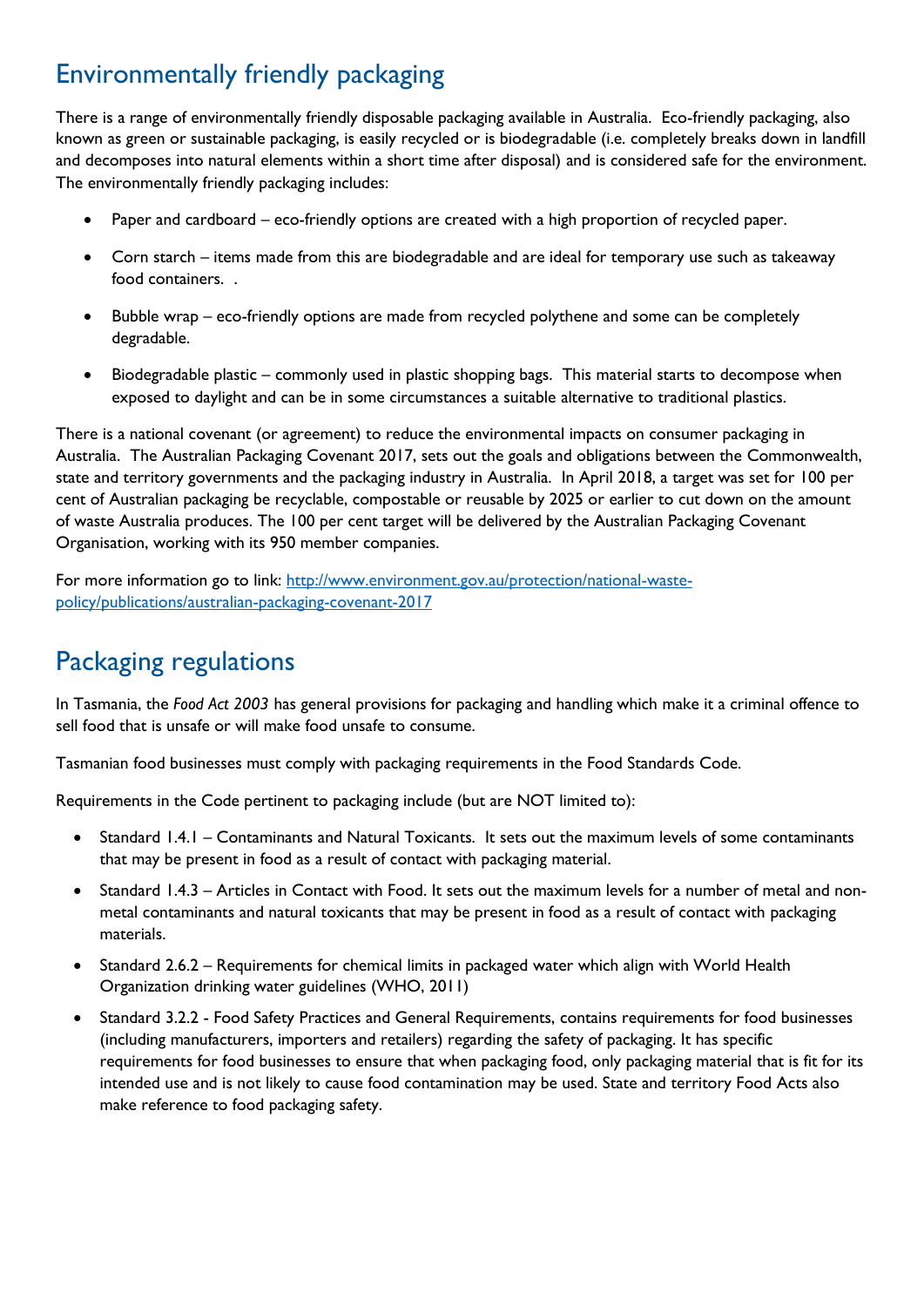#### Measurement laws

Businesses that sell goods by measurement, or that manufacture, pack, import or sell pre-packaged goods, are required to comply with the Australian trade measurement under the [National Measurement Act 1960](http://www.comlaw.gov.au/Series/C1960A00064) and the [National Trade Measurement Regulations 2009.](http://www.comlaw.gov.au/Series/F2009L03479)

For more information on measurement requirements go to link

[https://www.business.gov.au/info/run/goods-and-services/selling-goods-and-services/selling-goods/australias-trade](https://www.business.gov.au/info/run/goods-and-services/selling-goods-and-services/selling-goods/australias-trade-measurement-laws)[measurement-laws](https://www.business.gov.au/info/run/goods-and-services/selling-goods-and-services/selling-goods/australias-trade-measurement-laws)

Contact Trade Measurement - Hobart

Address: 15A Lampton Avenue, Derwent Park, TAS 7009

Phone: 1300 686 664

Website http://www.measurement.gov.au/Industry/Pages/default.aspx

Email: [info@measurement.gov.au](mailto:info@measurement.gov.au)

#### For more information

For more information on food safety requirements go to link,

[http://www.dhhs.tas.gov.au/publichealth/food\\_safety](http://www.dhhs.tas.gov.au/publichealth/food_safety)

Contact: Department of Health and Human Services

Phone: the Public Health Hotline on 1800 671 738

Email: [public.health@dhhs.tas.gov.au](mailto:public.health@dhhs.tas.gov.au)

In addition, you should contact your local council to speak with an Environmental Health Officer. To find details of your local council visit: <https://www.lgat.tas.gov.au/page.aspx?u=225>

Other information on food and beverage labelling and packaging:

<http://australiantradelinks.com.au/page/elearning/labelling-and-packaging/labelling>

Wine labelling:<https://www.wineaustralia.com/labelling>

Alcoholic beverage labelling:

[https://www.foodstandards.gov.au/code/userguide/Documents/Guide%20to%20Labelling%20of%20Alcoholic%20Beve](https://www.foodstandards.gov.au/code/userguide/Documents/Guide%20to%20Labelling%20of%20Alcoholic%20Beverages.pdf) [rages.pdf](https://www.foodstandards.gov.au/code/userguide/Documents/Guide%20to%20Labelling%20of%20Alcoholic%20Beverages.pdf)